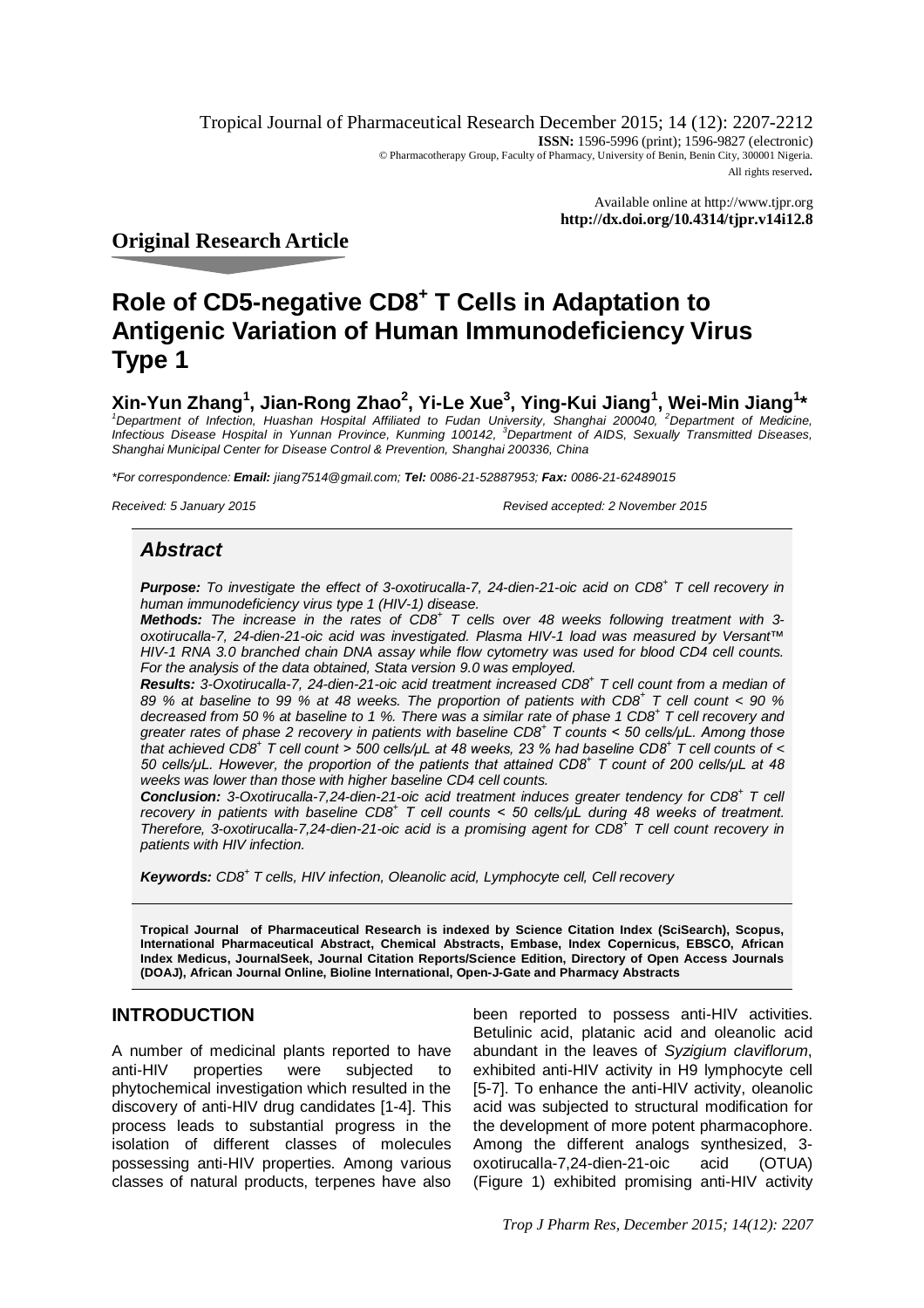compared to its parent molecule. OTUA showed inhibition of HIV protease with an  $IC_{50}$  value of 10 mg/mL [8].

The modulation of antigen-specific signalling on virtually all T cells in a ligand-independent manner is performed by group B cysteine-rich scavenger receptor CD5 [9-13]. The conjugation of T-cells with antigen-presenting cells is accompanied by co-localization of CD5 with Tcell receptors (TCRs). This leads to involvement of cognate MHC/peptide complexes within the immunological synapse and engagement of SHP phosphatases to the area through its cytoplasmic tyrosine inhibitory motif (ITIM) [11,14]. Therefore, there is suppression of TCR-derived activation signals by the antagonism of phosphorylation events caused by CD5 [15]. Stronger interaction between TCR and MHC/peptide complex is expected when CD5 concentration is higher. Thus CD5 expression on a T-cells TCR/MHC/peptide complex interaction is required for T cell activation [16]. In the present study, we investigated the effect of oleanolic acid ester, 3-oxotirucalla-7, 24-dien-21-oic acid on the CD8<sup>+</sup> T cell count in HIV-infection.



**Figure 1:** Structure of 3-oxotirucalla-7, 24-dien-21-oic acid

## **EXPERIMENTAL**

#### **Study population**

The patients accessing 3-oxotirucalla-7, 24-dien-21-oic acid treatment were studied at the Yunnan's Care Centre, Anning City, Southwest China's Yunnan Province. The study was approved by the Ethics Committee of the Yunnan's Care Centre (approval ref no. 158/2014/YCC) and followed the guidelines of World Health Organisation (WHO) 2002 recommendations [17]. The patients were treated free of charge. 3- Oxotirucalla-7, 24-dien-21-oic acid treatment was given to the patients with  $CDB^+$  T cell counts < 200 cells/ $\mu$ L daily without interruption.

#### **Materials and data collection**

Versant™ HIV-1 RNA 3.0 branched chain DNA assay (Bayer HealthCare, Leverkusen,

Germany), was used to measure plasma HIV-1 load at baseline and after every 4 months. Flow cytometry using FACSCount ™ (Becton Dickinson Inc., Franklin Lakes, NJ, USA), was used for blood CD8<sup>+</sup> T cell counts. Patients' records were maintained and transferred weekly to a computer database. At the end of the programme, the data were analysed. The study of these patients was approved by the Research Ethics Committee of the Yunnan's Care Centre. A written consent was obtained from all the patients enrolled, in order to ensure that they were aware of the type of study.

#### **Data analysis**

For the analysis of the data obtained, we used Stata version 9.0 (College Station, Texas, USA). The absolute responses in  $CDB<sup>+</sup>$  T cell counts were calculated during the intervals (from baseline to 24 weeks of 3-oxotirucalla-7, 24-dien-21-oic acid treatment, and 24 to 48 weeks). Increase in CD8<sup>+</sup> T-cell count (cells/µl/month) during each interval was also calculated. The effects of 3-oxotirucalla-7,24-dien-21-oic acid treatment on CD8<sup>+</sup> T-cell responses were observed in terms of CD8<sup>+</sup> T cell count below 90 %; achievement of CD8<sup>+</sup> T-cell count of 90-95 % and CD8<sup>+</sup> T-cell count above 95 % at 48 weeks. Wilcoxon rank-sum and sign-rank tests for comparison of medians and  $x^2$  tests for proportions were used in bivariate analyses.

## **RESULTS**

#### **Effect of HIV- infection on level of CD8<sup>+</sup> T cells circulating with expression of CD5**

The results revealed that in HIV-positive patients, the proportion of CD8<sup>+</sup> T-cells circulating with CD5 expression was significantly lower than those in the normal controls. The median level of CD8<sup>+</sup> T-cells in the HIV-positive patients was 89.5 with an interquartile range of 91.2-82.4 versus 99.0 with interquartile range 98.7-99.8 (*p* < 0.0001, Mann Whitney test) in normal controls. Thus, HIV replication effectively suppressed CD8<sup>+</sup> T cells which lead to decrease of CD5 expression.

#### **Effect of 3- oxotirucalla-7,24-dien-21-oic acid on virological and CD8<sup>+</sup> T cells response**

3- oxotirucalla-7, 24-dien-21-oic acid treatment led to a significant decrease in viral level at each follow-up time point. The viral load was decreased to < 350 copies per mL at each of the follow-up time-points (Table 1). We also observed a remarkable change in the level of

*Trop J Pharm Res, December 2015; 14(12): 2208*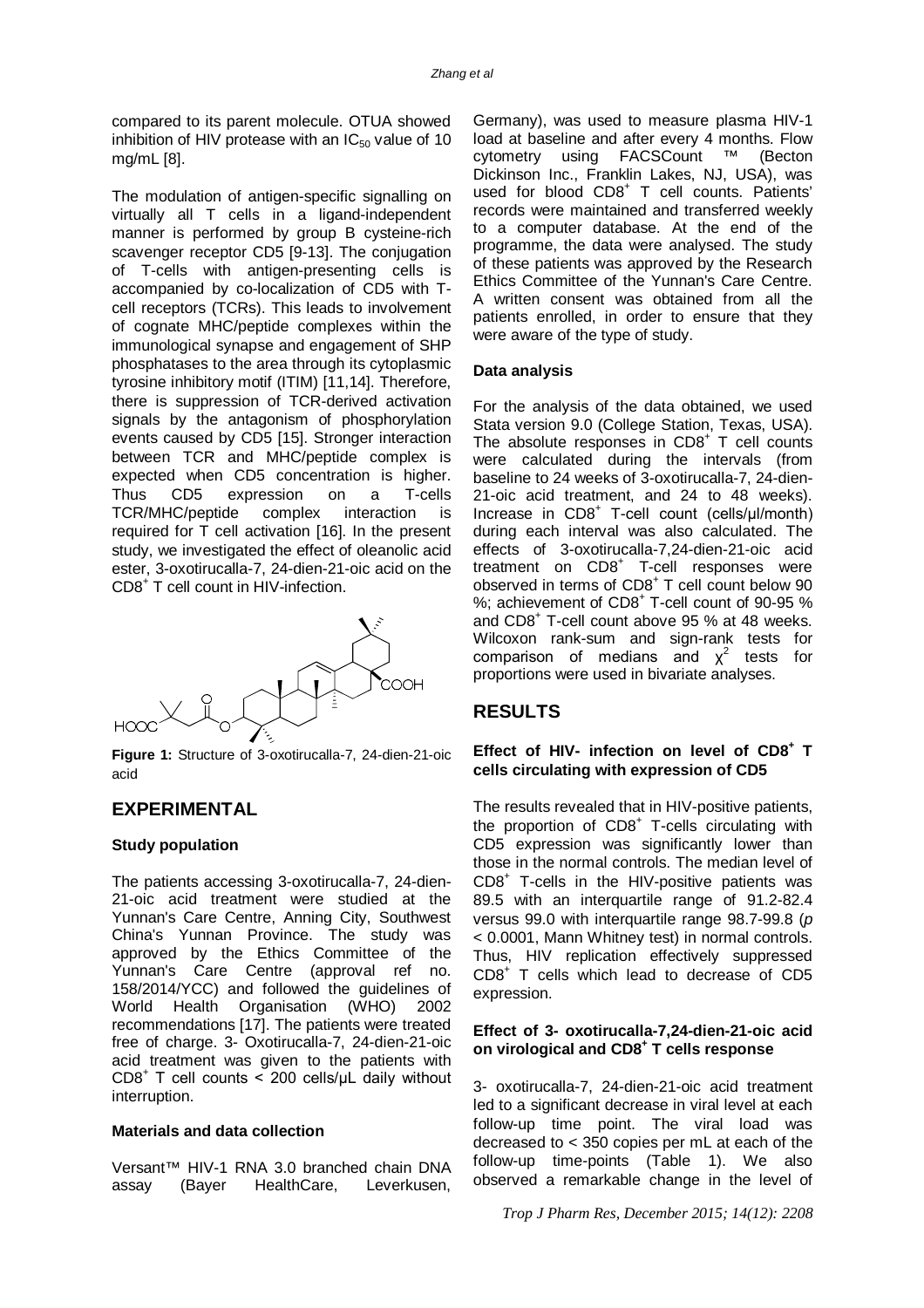CD8<sup>+</sup> T-cells in the blood of patients treated with 3-oxotirucalla-7, 24-dien-21-oic acid for 48 weeks (Figure 2). Treatment for 48 weeks resulted percentage of HIV-positive patients having median level of CD8<sup>+</sup> T-cells 89.5 was reduced to 1 % only (Table 1).

While comparing the increase in  $CDB<sup>+</sup> T$  cell count during two phases, we observed that rate of increase was faster during first phase of 24 weeks compared to second phase of 24 weeks.



Figure 2: The frequency distribution of absolute blood CD8<sup>+</sup> T cell counts (a) at baseline and (b) after 48 weeks of 3- oxotirucalla-7, 24-dien-21-oic acid treatment

Table 1: Changes in blood CD8<sup>+</sup> T cell counts and plasma viral load of patients (n = 50) during 3- oxotirucalla-7, 24-dien-21-oic acid treatment

| Variable                                  | <b>Baseline</b>  | Week 24        | Week 48          |  |
|-------------------------------------------|------------------|----------------|------------------|--|
| <b>Virological response</b>               | 72480            | < 50           | < 50             |  |
| Average VL                                |                  |                |                  |  |
| Patients with $VL \geq 350$ (No: and %)   | 50 (100)         | 8(4)           | 2(2.8)           |  |
| Patients with $VL \ge 50$ (No: and %)     | 50 (99)          | 4(20)          | 1(3)             |  |
| CD8 <sup>+</sup> T Cell count response    |                  |                |                  |  |
| Median $CD8+$ T cell count (cells/µl)     | 89.5 (91.2-82.4) | 96 (98.3-89.4) | 99.4 (99.7-90.6) |  |
| $\mathcal{M}$ $\mathcal{M}$ $\mathcal{M}$ |                  |                |                  |  |

 $VL = viral load (copies/µL)$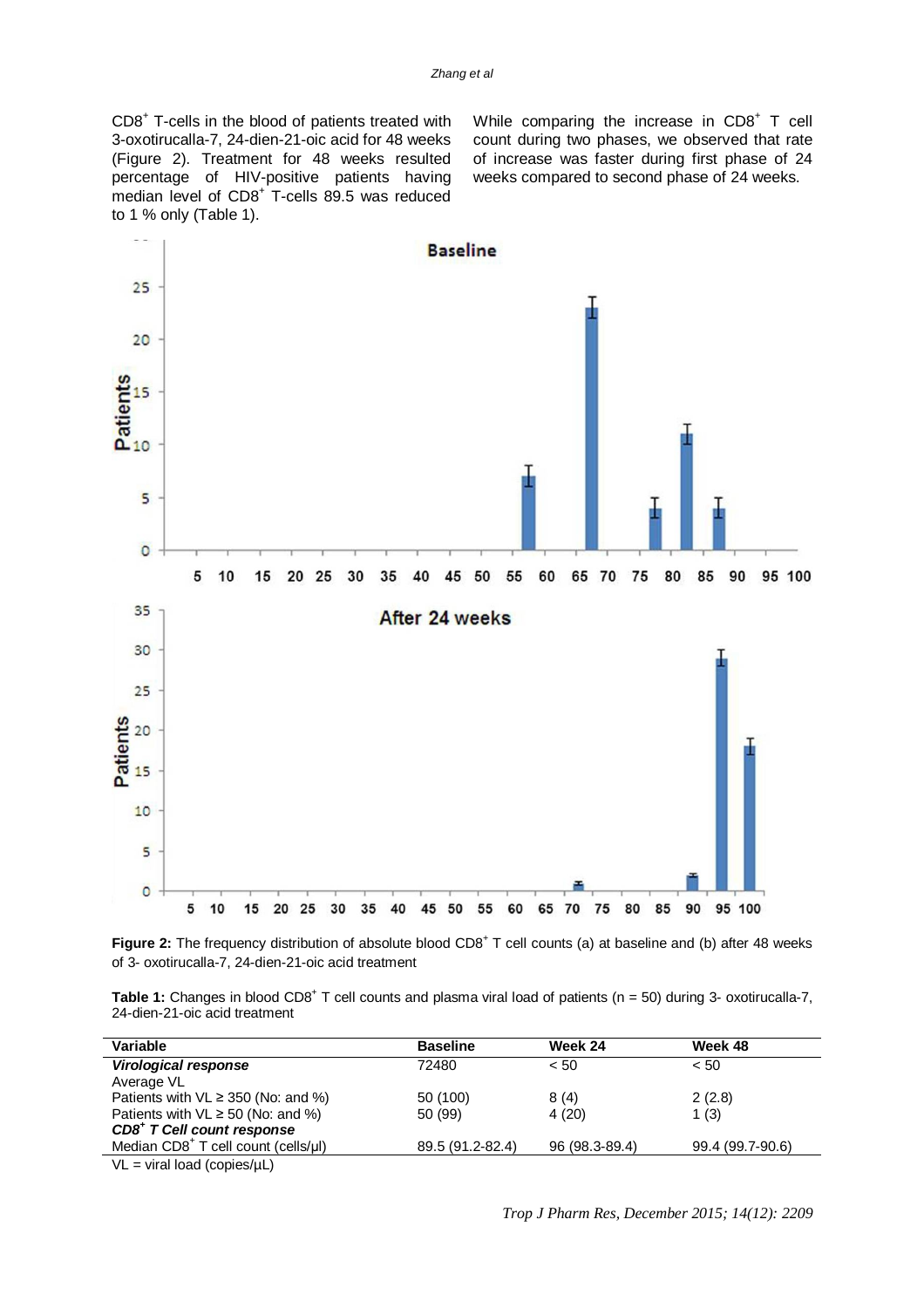

Figure 3: Graph showing the median CD8<sup>+</sup> T cell counts at baseline and during 3-oxotirucalla-7, 24-dien-21-oic acid treatment stratified by baseline CD8<sup>+</sup> T cell count

#### **Effect of 3- oxotirucalla-7, 24-dien-21-oic acid with respect to baseline CD8<sup>+</sup> T cell count**

Increase in CD8<sup>+</sup> T-cell count during the phase 1 (0-24 weeks) after 3- oxotirucalla-7,24-dien-21 oic acid treatment was almost same irrespective of the base line cell count (Figure 3). However, phase 1 CD8<sup>+</sup> T-cell recovery was found to be dependent on baseline plasma viral load. The phase 1 CD8<sup>+</sup> T-cell slope was 13.6 cells/µl/month in patients with baseline viral load  $<$  5 log10 copies/ $\mu$ L. On the other hand, the slope was 24. 4 cells/ul/month among those with baseline viral load of > 5 log10 copies/ µL.

During phase 2 (24-48 weeks), after 3 oxotirucalla-7, 24-dien-21-oic acid treatment, the increase in CD8<sup>+</sup> T cell count was greater among the patients with a baseline  $CDB<sup>+</sup>$  T-cell count  $\lt$ 90 cells/µL compared to those with higher baseline counts. The age of patients was also an important factor that influences the CD8<sup>+</sup> T-cell count during phase 2. The rate of increase was also greater among younger compared to older patients. Therefore, both the low baseline CD8<sup>+</sup> T-cell count and the younger age were the only baseline characteristics that were significantly associated with higher rates of phase 2  $CD8^+$  T cell recovery.

#### **Baseline CD4 CD8<sup>+</sup> T cell count and risk of immunological non-response**

After 48 weeks of 3- oxotirucalla-7, 24-dien-21 oic acid treatment, the blood CD8<sup>+</sup> T-cell count increased by  $< 50$  cells/ $\mu$ L among 20 (9.7 %) patients; of these, the viral load was suppressed

< 50 copies/mL among 4 % patients, representing a treatment discordance rate of 7 %. Contrary to our initial hypothesis, low baseline CD8<sup>+</sup> T-cell counts were not associated with increased risk of immunological non-response. Among patients with baseline CD8<sup>+</sup> T-cell counts of < 50, 50–99, 100–149 and 150 cells/µL, the proportions of patients who were immunological

non-responders were 5, 4, 11 and 19 %,<br>respectively. Furthermore, in multivariate respectively. Furthermore, in analyses, an increment of  $<$  50 cells/ $\mu$ L was independently associated with higher baseline CD8<sup>+</sup> T-cell count as well as older age, lower baseline viral load, and a viral load > 400 copies/mL at any follow-up time-point (Table 2).

## **DISCUSSION**

The current study represents the first report to demonstrate the effects of 3-oxotirucalla-7, 24 dien-21-oic acid (OTUA) treatment on CD8<sup>+</sup> Tcell count among patients suffering from HIV infection. The results revealed increased rates of CD8<sup>+</sup> T-cell count recovery in the second phase  $(24 - 48$  weeks) in patients having CD8<sup>+</sup> T-cell concentration during baseline < 50 cells/μL. On the other hand, the rates of phase  $1$  (0 – 24 weeks) recovery were similar, irrespective of baseline CD8<sup>+</sup> T-cell counts. 3-oxotirucalla-7, 24 dien-21-oic acid treatment led to increased response to CD8<sup>+</sup> T-cell recovery in patients with low baseline counts. The increased response to enhance count of CD8<sup>+</sup> T-cells by patients having baseline CD8<sup>+</sup> T cells more than 50 cells/μL, could not reach to the value of 200  $CD8^+$  T/µL at 48 weeks.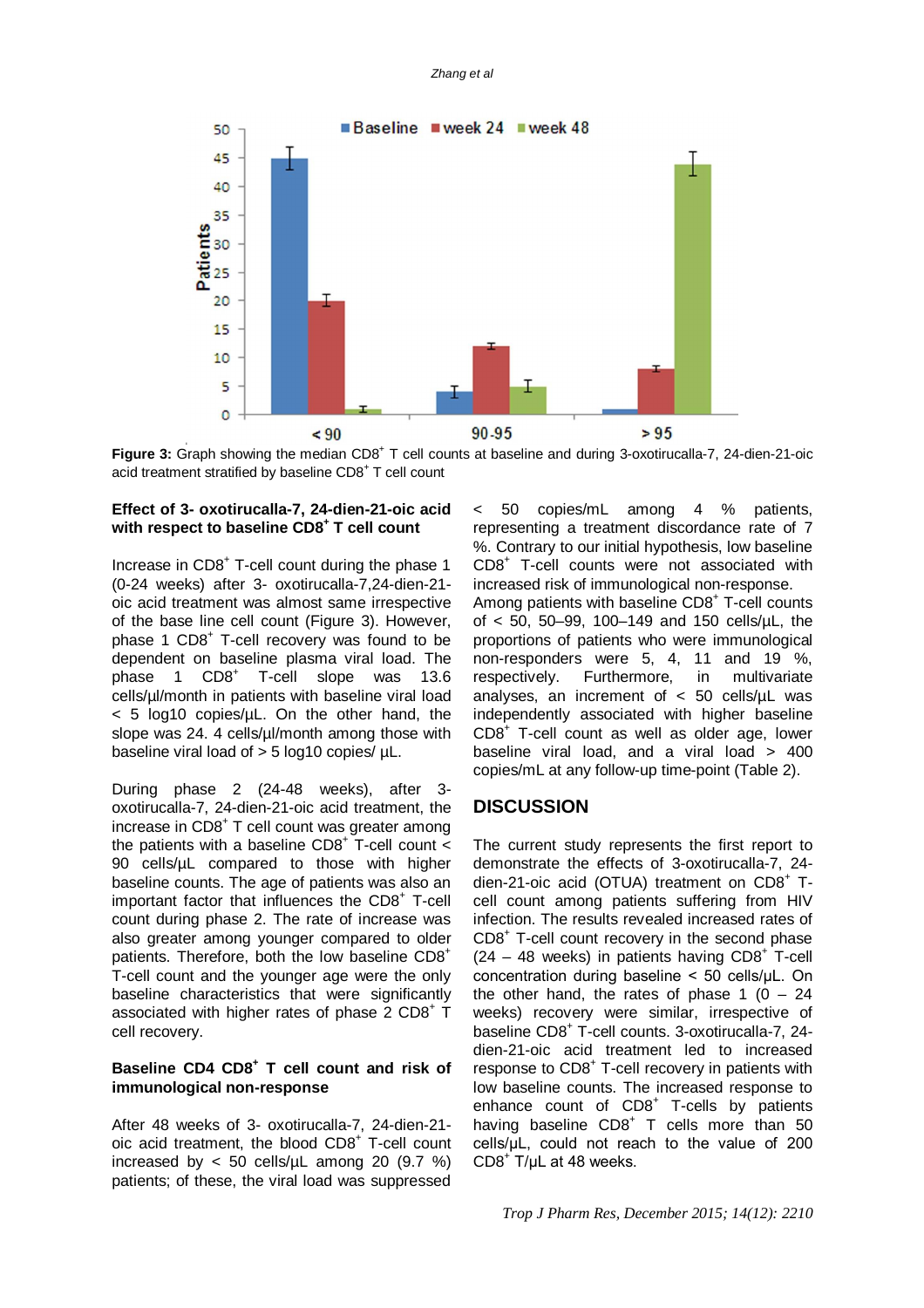#### *Zhang et al*

| Variable        |                    | Immumological non-respouse<br>risk |               | $CD8+$<br>cell count of $\geq 200$<br>т<br>cells/ul risk |           |               |         |
|-----------------|--------------------|------------------------------------|---------------|----------------------------------------------------------|-----------|---------------|---------|
|                 |                    | 0R                                 | (95% CI)      | P value                                                  | <b>OR</b> | (95% CI)      | P-value |
| Age (years)     | < 35               |                                    | 1.0           |                                                          | 1.0       |               |         |
|                 | $35 - 40$          | 2.95                               | (0.96, 8.86)  | 0.043                                                    | 1.56      | (0.48, 3.10)  | 0.38    |
|                 | > 40               | 4.12                               | (0.98, 14.23) | 0.029                                                    | 4.23      | (1.79, 8.34)  | 0.002   |
| Baseline CD4    | >150               | 1.0                                |               |                                                          | 1.0       |               |         |
| count           | 100-149            | 0.54                               | (0.17, 2.43)  | 0.26                                                     | 3.12      | (0.65, 7.76)  | 0.06    |
|                 | $50 - 99$          | 0.12                               | (0.02 0.93)   | 0.009                                                    | 6.54      | (3.32, 17.45) | < 0.002 |
|                 | < 50               | 0.12                               | (0.02, 0.93)  | 0.012                                                    | 14.21     | (4.43, 33.14) | < 0.002 |
| WHO clinical    | 1 & 2              | 1.0                                |               |                                                          | 1.0       |               |         |
| stage           | 3                  | 0.96                               | (0.19, 4.36)  | 0.53                                                     | 0.89      | (0.34, 4.56)  | 0.43    |
|                 | 4                  | 3.76                               | (0.20, 8.67)  | 0.11                                                     | 2.93      | (0.21, 4.87)  | 0.97    |
| Baseline viral  | $< 5$ log10        | 1.0                                |               |                                                          | 1.0       |               |         |
| load            |                    | 12                                 | (0.11, 0.87)  | 0.004                                                    | 0.23      | (0.18, 0.24)  | 0.05    |
| Follow-up viral | $<$ 400 all visits | 1.0                                |               |                                                          | 1.0       |               |         |
| load            | > 400 any visit    | 5.45                               | (2.03, 18.21) | 0.005                                                    | 5.34      | (0.98, 8.54)  | 0.009   |

Table 2: Change in blood CD8<sup>+</sup> T cell count during anolignan A treatment using logistic regression models

3-Oxotirucalla-7, 24-dien-21-oic acid treatment resulted in decrease of percentage of patients with a CD8<sup>+</sup> T-cell count < 100 cells/uL from 61 % at baseline to 5 % at after 48 weeks. It has been reported that the patients with the lowest baseline CD8<sup>+</sup> T-cell counts have higher death risks [26]. During phase 2, the sustenance of suppression of viral replication also has a key role in the CD8<sup>+</sup> T-cell recovery [27,28]. In our study, the proportion of the patients having more than 50 D8 $^+$  T-cells/µL was only 6 % following 48 week treatment with 3-oxotirucalla-7, 24-dien-21 oic acid and 4 % were immunologically nonresponsive even after a marked reduction in viral level. Moreover, 23 % of 'super-responders' had baseline  $CDB^+$  T-cell counts < 50 cells/ $\mu$ L, indicating that a very low baseline CD8<sup>+</sup> T-cell count does not preclude an excellent CD4 cell count response to 3-oxotirucalla-7, 24-dien-21 oic acid treatment.

### **CONCLUSION**

The study revealed that patients with CD4 counts in the lower range have a significant tendency for immune recovery. 3-Oxotirucalla-7, 24-dien-21 oic acid treatment suppresses the viral level and enhances the probability of immune system recovery. Therefore, 3-oxotirucalla-7, 24-dien-21 oic acid can be an effective candidate for CD4 cell recovery.

### **ACKNOWLEDGEMENT**

This study was supported by Shanghai Science and Technology Medical Bootstrap Class Project (no. 124119a6400).

## **REFERENCES**

- *1. Matthee G, Wright AD, Konig GM. HIV reverse transcriptase inhibitors of natural origin. Planta Med 1999: 65: 493–506.*
- *2. Jung M, Lee S, Kim H, Kim H. Recent studies on natural products as anti-HIV agents. Curr Med Chem 2000; 7: 649–661.*
- *3. Yang SS, Cragg GM, Newman DJ, Bader JP. Natural product-based anti-HIV drug discovery and development facilitated by the NCI developmental therapeutics program. J Nat Prod 2001; 64: 265–277.*
- *4. Cos P, Mees L, Berghe DV, Hermans N, Pieters L, Vlietinck A. Plant substances as anti-HIV agents selected according to their putative mechanism of action. J Nat Prod 2004; 67: 284–293.*
- *5. Fujoka, T. and Kashiwada, Y., Anti-AIDS agents. Betulinic acid and platanic acid as anti-HIV principles from Syzygium claviflorum and the anti-HIV activity of structurally related triterpenoids. J Nat Prod 1994, 57, 243–247.*
- *6. Kashiwada, Y., Hashimoto, F., Cosentino, L. M., Chen, C. H., Garrett, P. E. and Lee, K. H., Betulinic acid and dihydrobetulinic acid derivatives as potent anti-HIV agents. J Med Chem 1996, 39, 1016–1017.*
- *7. Kashiwada Y. Anti-AIDS agents. Anti-HIV activity of oleanolic acid, pomolic acid and structurally related tritepenoids. J. Nat. Prod., 1998, 61, 1090.*
- *8. Ma CM, Nakamura N, Hattori M. Inhibitory effects on HIV-1 protease of constituents from the wood of Xanthoceras sorbifolia. J Nat Prod 2000, 63, 238– 242.*
- *9. McAlister MS, Brown MH, Willis AC, Rudd PM, Harvey DJ, Aplin R, Shotton DM, Dwek RA, Barclay AN, Driscoll PC. Structural analysis of the CD5 antigen– expression, disulphide bond analysis and physical characterisation of CD5 scavenger receptor*

*Trop J Pharm Res, December 2015; 14(12): 2211*